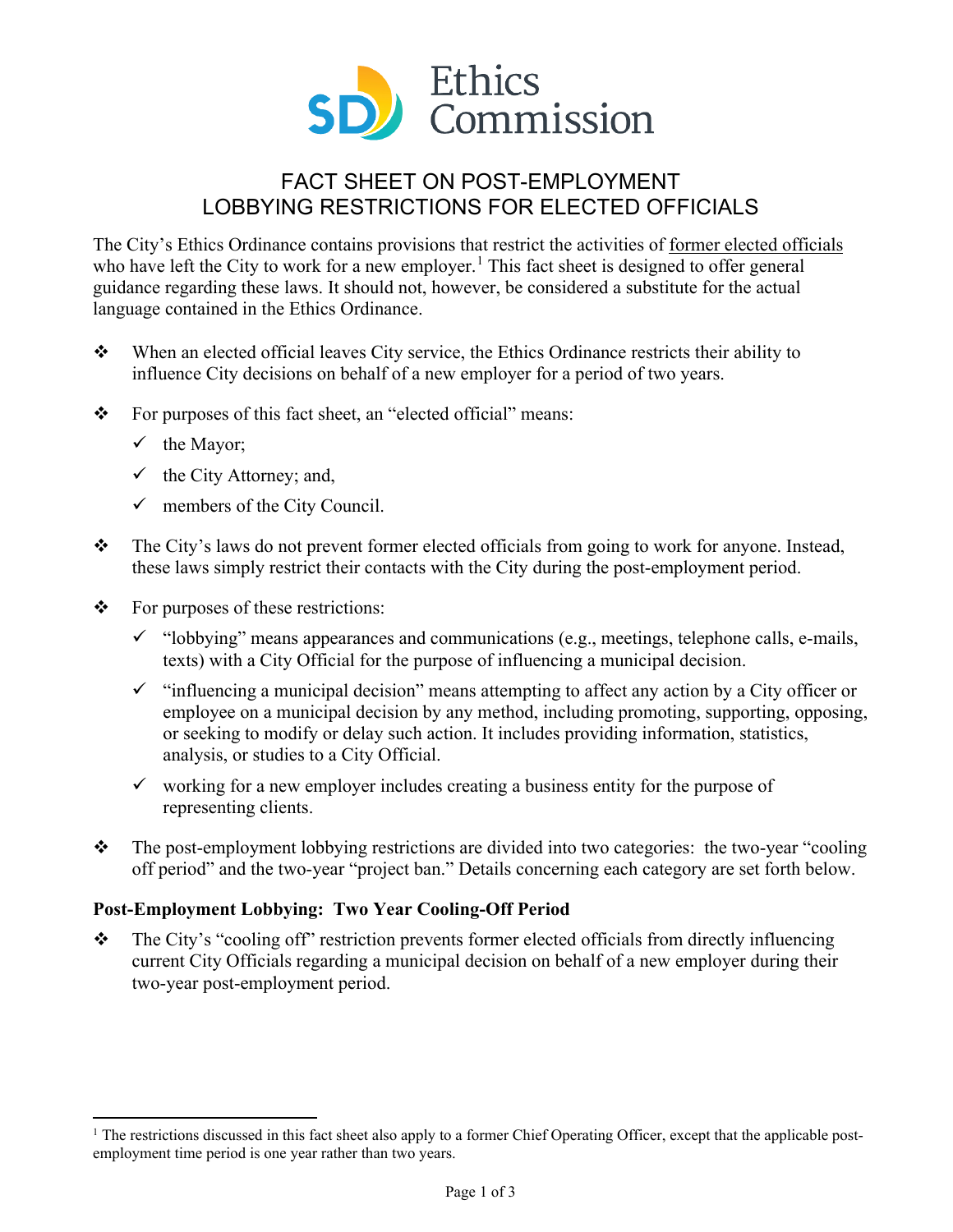- $\bullet$  Unlike the "project ban" discussed below, the "cooling off" period applies to all municipal decisions; whether or not the former official worked on the decision during his or her employment with the City is irrelevant.
- $\bullet$  A "municipal decision" means any decision made by a City Official (other than a ministerial act as discussed below), including decisions by the City Council or a City commission, board, or committee.
- During the post-employment period, former elected officials may not speak at City Council meetings (or other City meetings noticed under the Brown Act) or provide written statements that become part of the official record of the meeting.
- $\mathbf{\hat{P}}$  The prohibition also precludes a former elected official from communicating with City Officials in the capacity of representing a party to pending or actual litigation brought by or against the City.

## **Post-Employment Lobbying: Two Year Project Ban**

- $\bullet$  There is also a "project ban," which prohibits former elected officials from directly and indirectly influencing current City Officials for two years with regard to any pending projects that they worked on while with the City. An "indirect" contact includes assisting a new employer behind the scenes with an effort to communicate with the City regarding a project.
- $\bullet$  A "project" is a matter pending before the City concerning an application for discretionary funding or entitlements, or the award of a lease, agreement, or contract. In other words, the "project ban" applies only to certain types of municipal decisions, not the broad range of decisions associated with the cooling-off period.
- \* To "work on a particular project" means to take part personally and substantially in the project by rendering a decision, approval, or disapproval; making a formal written recommendation; conducting an investigation; rendering advice on a significant basis; or using confidential information.
- $\hat{\mathbf{v}}$  The "project ban" continues for two years after the official leaves the City, or until the project is no longer pending. In general, a project is no longer pending when the City has made a final decision to approve or deny the project and there are no pending applications related to the project.
	- $\checkmark$  Example #1: A Councilmember votes to approve a Development Agreement between ABC Builders and the City. Thereafter, the Councilmember leaves the City and goes to work for ABC Builders. In this scenario, the "project" is still pending because of associated permitting requirements; the former Councilmember is prohibited from assisting ABC Builders employees who are lobbying for permits related to the Development Agreement (and is also prohibited from lobbying personally).
	- $\checkmark$  Example #2: The City Attorney issues a formal written opinion regarding a lease extension with a hotel chain. The agreement is eventually finalized and executed by all parties. The City Attorney leaves office and goes to work for the hotel chain as its General Counsel. In this scenario, because the "project" is no longer pending, the project ban no longer applies. The former City Attorney may provide behind-the-scenes assistance on lobbying efforts related to other municipal decisions (but may not lobby personally).